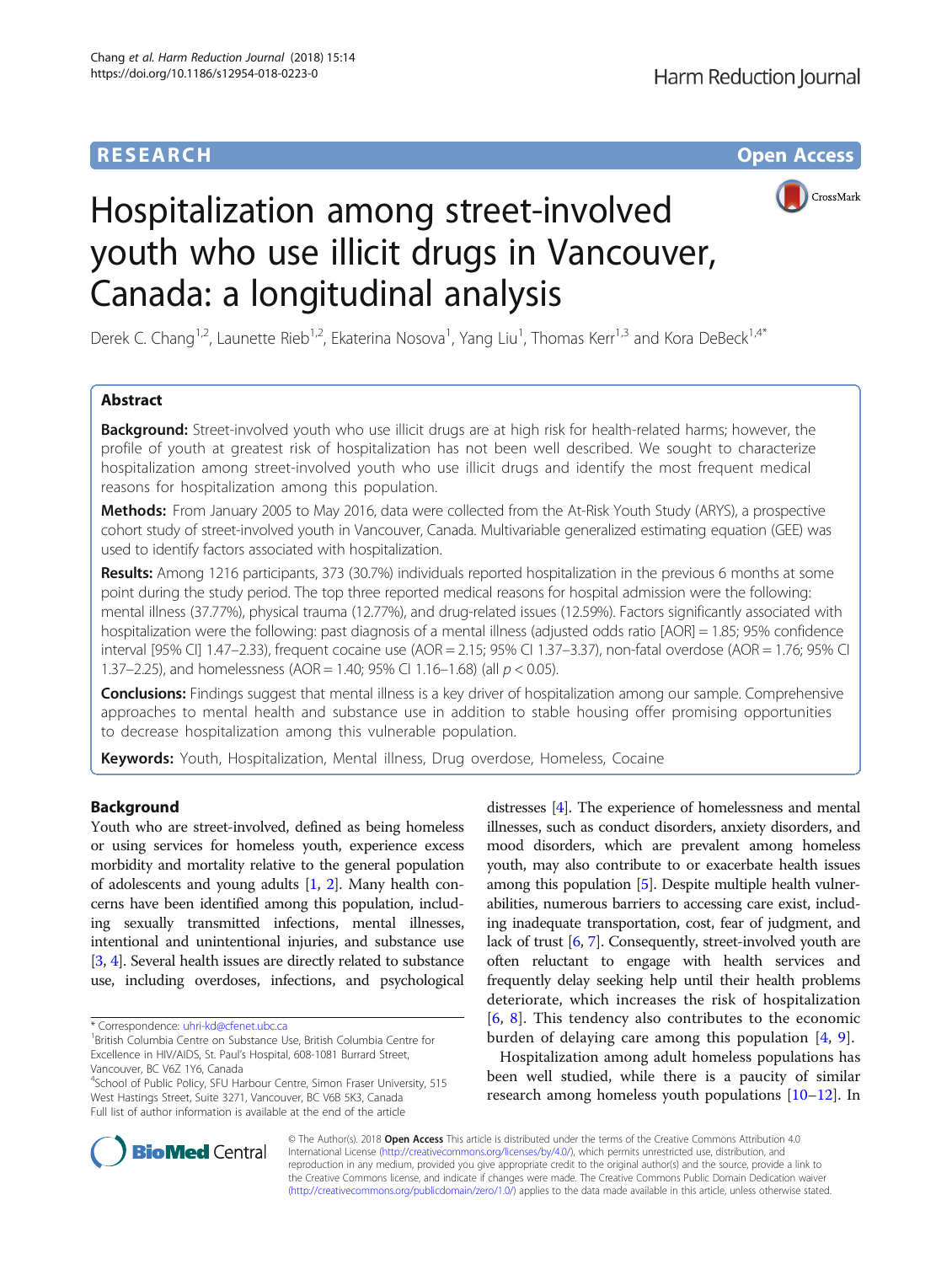the USA, it has been documented that acute medical conditions (primarily infections), mental illness, substance use, and injuries are the most common reasons for hospitalization among homeless youth [\[10\]](#page-4-0). To our best knowledge, no study has longitudinally examined hospital admissions among street-involved youth who use drugs in a Canadian setting with universal health care. In the context of growing concerns of homelessness and its related burdens, especially overdoses, among youth in North America [\[12](#page-4-0)], we sought to update the knowledge of the most common medical reasons for hospital admission and characterize hospitalization among street-involved youth who use drugs. We hope the findings can inform policy makers and healthcare workers to provide more effective interventions to prevent more serious health conditions requiring hospitalization among this vulnerable population and subsequently reduce the related economic burden.

# Methods

The At-Risk Youth Study (ARYS) began in 2005 and is an ongoing open prospective cohort study of street-involved youth in Vancouver, Canada. This study has been described in detail previously [\[13\]](#page-4-0). In brief, snowball sampling and street-based outreach as well as self-referral are used to recruit participants into the study. Persons between 14 and 26 years of age who have used illicit drugs other than or in addition to cannabis in the past 30 days and provide informed consent are eligible to participate. At baseline and semiannually thereafter, participants complete an interviewer-administered questionnaire. The questionnaire elicits sociodemographic data as well as information regarding participants' substance use and other behavioral and socioeconomic data such as housing and engagement with health and social services. All participants receive a monetary stipend of \$30 Canadian Dollars after each interview (in June 2016, the stipend amount was increased to \$40). The University of British Columbia/Providence Health Care Research Ethics Board approved the study.

Data for this study was collected between January 2005 and May 2016. The primary outcome was self-reported hospitalization during the preceding 6 months. Specifically, participants were asked, "Have you been admitted to hospital in the last six months (yes vs. no)?" Participants who responded affirmatively were then asked to report the reason for hospitalization. These descriptive data were analyzed and grouped to identify the most common reasons for hospitalization among this sample.

To characterize hospitalization (which was selfreported and captured admissions to hospital), we considered a range of variables potentially associated with hospitalization. These were all measured within the preceding 6 months and included the following: any injection drug use, daily heroin use, daily non-medical prescription opioid use, daily crystal methamphetamine use, daily cocaine use, daily crack use, non-fatal overdoses, homelessness, living in the Downtown Eastside (DTES) neighborhood (Vancouver's drug use epicenter), and incarceration (being in detention, prison, or jail). The following sociodemographic characteristics measured at baseline were also considered: age, gender, ethnicity, self-identified as LGBT (lesbian, gay, bisexual, and transgender), and self-reported diagnosis of a mental health illness. Covariates were selected based on review of the prior available literature [[2,](#page-4-0) [3,](#page-4-0) [14\]](#page-4-0).

Since analyses of factors potentially associated with hospitalization included serial measures for each subject, we used generalized estimating equations (GEE) for binary outcomes with logit link function for the analysis of correlated data. These methods determine factors associated with hospitalization throughout the greater than 11-year follow-up period and provide standard errors adjusted by multiple observations per person using an exchangeable correlation structure. Therefore, this analysis considered data from every participant follow-up visit. First, we used GEE bivariate analysis to determine factors associated with hospitalization. To adjust for potential confounding, all variables that were significant at  $p < 0.10$  level in GEE bivariate analyses were considered in a full model. Quasi-likelihood under the Independence model Criterion (QIC) statistic with a backward model selection procedure was used to screen all possible combinations of candidate variables and identify the model with the best overall fit as indicated by the lowest QIC value. Analyses were performed using R version 3.2.4 (R Core Team (2016). R: A language and environment for statistical computing. R Foundation for Statistical Computing, Vienna, Austria). All  $p$  values were two-sided, and tests were considered significant at  $p < 0.05$ .

## Results

Overall, 1216 individuals completed follow-up visits including 380 (31%) female and 819 (67%) Caucasian youth. The median age of participants at baseline was 22 years (interquartile range [IQR] = 20–24). Participants contributed 4956 observations during the study period. The median number of follow-up visits was  $3$  (IQR = 1–5), and the median number of months between study followup was 6 (IQR =  $6-8$ ). Participants who did not return for a subsequent follow-up visit after baseline were significantly less likely to identify as LGBTQ and significantly more likely to be HCV positive (both  $p$  <0.05), though no other significant differences were observed between the two groups. Among our sample, 373 individuals (30.7%) reported being hospitalized at some point during the study period. Over the study period, these 373 participants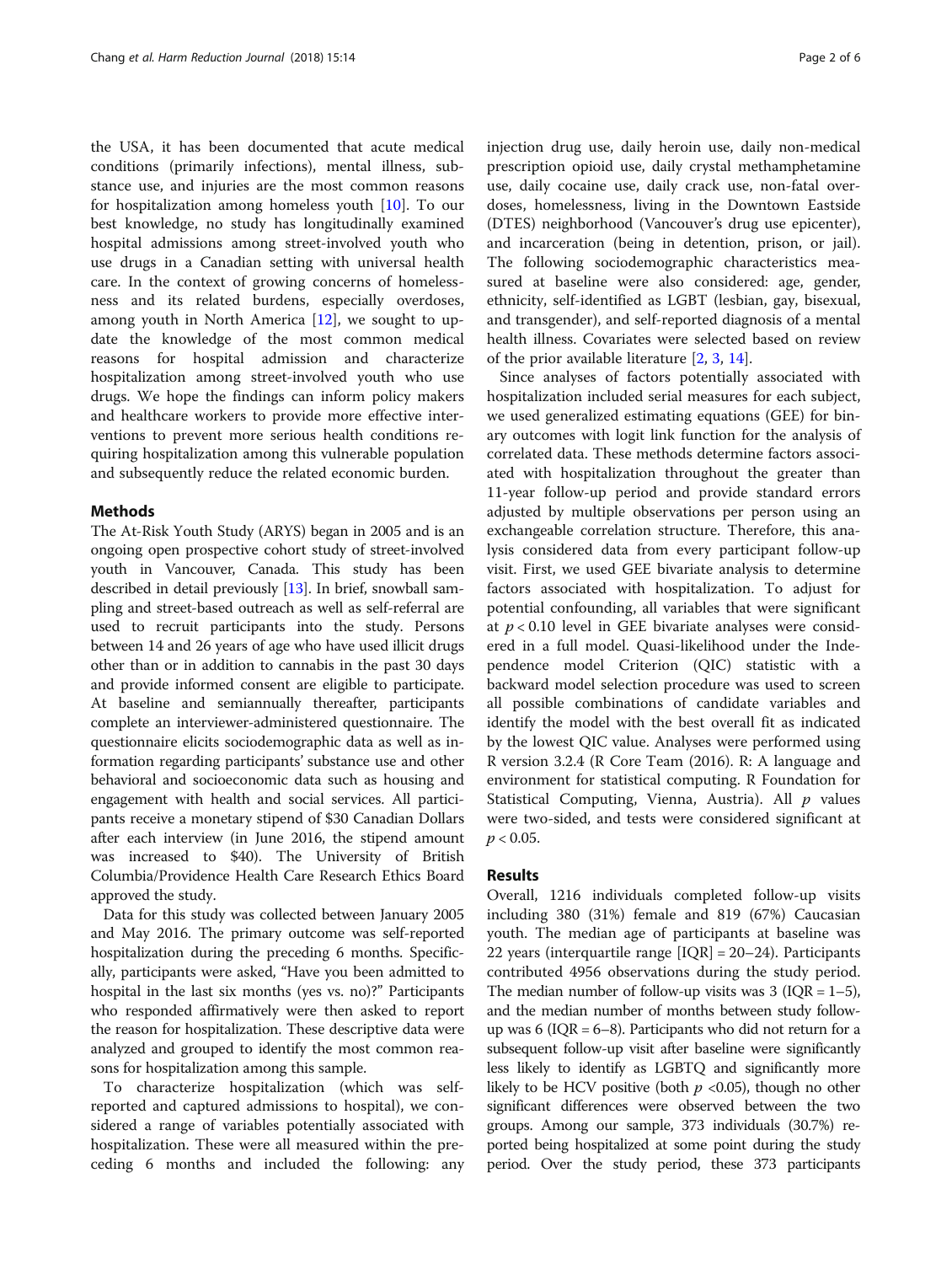contributed a total of 564 (11.4%) study observations that included a report of hospitalization. At baseline, 900 participants (74%) reported being homeless. At the most recent study visit during the study period, 111 of 272 participants (41%) reported being homeless (55% of the hospitalized group and 45% of those who reported no hospitalization during the study period).

Table 1 presents sociodemographic characteristics, drug use and socioeconomic factors at baseline, comparing those who did and did not report hospitalization during follow-up. Table [2](#page-3-0) displays unadjusted and adjusted odds ratios for hospitalization and variables of interest. The adjusted multivariate model demonstrates that the youth who had a past diagnosis of a mental illness (AOR, 1.85; 95% CI, 1.47–2.33), used cocaine daily (AOR, 2.15; 95% CI, 1.37–3.37), experienced a non-fatal overdose (AOR, 1.76; 95% CI, 1.37–2.25), or were homeless (AOR, 1.40; 95% CI, 1.16–1.68) were significantly more likely to report recent hospitalization within the previous 6 months.

Table [3](#page-3-0) displays the top medical reasons for hospitalization. Mental illness (37.77%) was the most common medical condition followed by physical trauma (12.77%) and drug-related conditions (12.59%).

# **Discussion**

Based on this prospective cohort of street-involved youth who use drugs, homelessness, past diagnosis of a mental illness, frequent cocaine use, and non-fatal overdose were significantly associated with hospitalization. Among the medical reasons for hospital admission,

Our finding that homelessness was significantly associated with youth hospitalization is consistent with previous literature indicating that homelessness and unstable housing not only increase hospital use but also increase the length of hospital stay [\[9,](#page-4-0) [14](#page-4-0)]. Conversely, the longer their stay in the hospital, the more likely the youth could lose their housing. Our results build on a significant body of research highlighting the essential role of stable housing in supporting the health and well-being of vulnerable populations. Evidence also suggests that the relationship between mental illness and homelessness can be multidirectional. Homelessness is known to dir-ectly undermine mental health [\[15](#page-4-0)], and mental illness can directly contribute to becoming homeless [\[15](#page-4-0)]. Regardless of the direction of the relationship, a multisite randomized controlled study demonstrates that a "housing first" approach (combined with assertive community treatment or intensive case management) improves housing stability among homeless youth with mental illnesses [\[16\]](#page-4-0).

Our study also shows that a history of mental illness was significantly associated with hospitalization among street-involved youth, and mental illness was the number one reason for hospital admission. While this correlation has been established among adult homeless populations, it has been less clear among homeless youth [[17](#page-4-0)]. Previous literature demonstrates that the prevalence of psychiatric disorders is high (88%) among homeless youth, but only

Table 1 Baseline characteristics (reported at time of study enrolment) of street-involved youth who report hospitalization during study follow-up: At Risk Youth Study (ARYS), Vancouver, British Columbia, 2005–2016 (n = 1216)

| Characteristic                             | Hospitalized         |                      |           |
|--------------------------------------------|----------------------|----------------------|-----------|
|                                            | Yes $(\%) (n = 151)$ | No $(\%) (n = 1065)$ | $p$ value |
| Median age, years (IQR)                    | $22(20-23)$          | $22(20-24)$          | 0.354     |
| Female gender                              | 54 (35.8)            | 326 (30.6)           | 0.201     |
| Caucasian ethnicity                        | 102 (67.5)           | 717 (67.3)           | 0.993     |
| Identified as LGBT                         | 120 (79.5)           | 872 (81.9)           | 0.301     |
| Mental illness history                     | 91 (60.3)            | 542 (50.9)           | $0.031*$  |
| Any injection drug use <sup>#</sup>        | 54 (35.8)            | 348 (32.7)           | 0.460     |
| Daily heroin use <sup>#</sup>              | 24 (15.9)            | 112 (10.5)           | $0.046*$  |
| Daily prescription opioid use <sup>#</sup> | 6(4.0)               | 36(3.4)              | 0.694     |
| Daily crystal meth use <sup>#</sup>        | 25(16.6)             | 137 (12.9)           | 0.223     |
| Daily cocaine use <sup>#</sup>             | 8(5.3)               | 29(2.7)              | 0.080     |
| Daily crack use <sup>#</sup>               | 29 (19.2)            | 157 (14.7)           | 0.166     |
| Non-fatal overdose <sup>#</sup>            | 31 (20.5)            | 139 (13.1)           | $0.015*$  |
| Homeless <sup>#</sup>                      | 122 (80.8)           | 778 (73.1)           | 0.052     |
| Living in the DTES <sup>‡</sup>            | 48 (31.8)            | 303 (28.5)           | 0.397     |
| Incarcerated <sup>#</sup>                  | 27 (17.9)            | 190 (17.8)           | 0.974     |

 $*p < 0.05$ 

During the preceding 6 months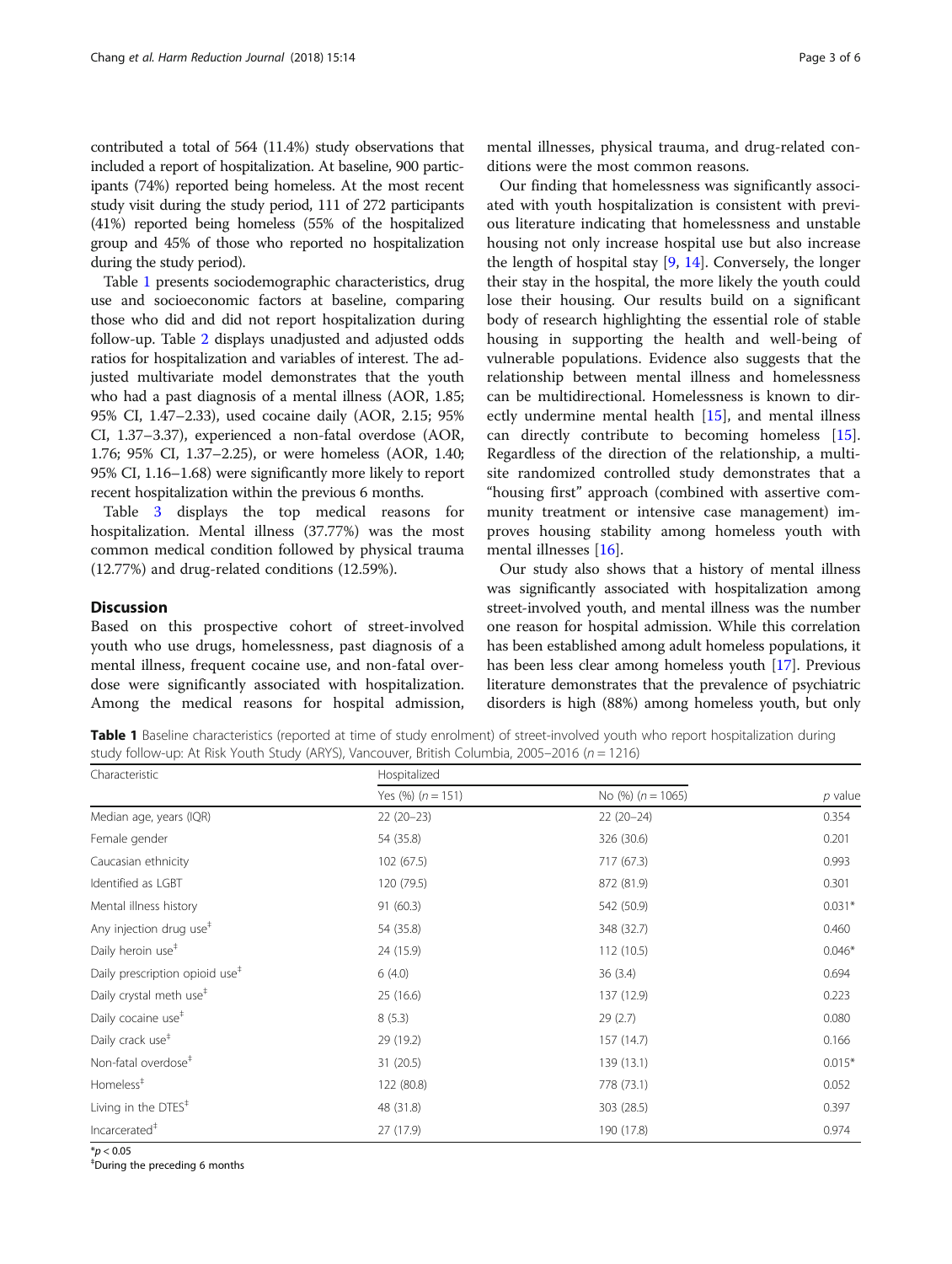<span id="page-3-0"></span>Table 2 Bivariable and multivariable GEE analyses of factors associated with hospitalization among street-involved youth: At-Risk Youth Study (ARYS), Vancouver, British Columbia, 2005–  $2016 (n = 1216)$ 

| Characteristic                                | Unadjusted OR<br>(95% CI) | Adjusted OR<br>$(95\%$ CI) <sup>†</sup> | $p$ value  |
|-----------------------------------------------|---------------------------|-----------------------------------------|------------|
| Age (per year older)                          | 1.00<br>$(0.97 - 1.02)$   |                                         |            |
| Female gender                                 | 0.90<br>$(0.72 - 1.13)$   |                                         |            |
| Caucasian ethnicity                           | 1.11<br>$(0.88 - 1.40)$   |                                         |            |
| Identified as LGBT                            | 0.89<br>$(0.68 - 1.18)$   |                                         |            |
| Mental illness history                        | 1.87<br>$(1.50 - 2.35)$   | $1.85(1.47 - 2.33)$                     | $< 0.001*$ |
| Any injection drug use <sup>#</sup>           | 1.29<br>$(1.05 - 1.57)$   |                                         |            |
| Daily heroin use <sup>#</sup>                 | 1.11<br>$(0.87 - 1.41)$   |                                         |            |
| Daily prescription opioid<br>$use^{\ddagger}$ | 1.46<br>$(0.88 - 2.42)$   |                                         |            |
| Daily crystal meth use <sup>#</sup>           | $1.13(0.88 - 1.45)$       |                                         |            |
| Daily cocaine use <sup>#</sup>                | 2.36<br>$(1.50 - 3.70)$   | $2.15(1.37 - 3.37)$                     | $0.001*$   |
| Daily crack use <sup>#</sup>                  | 1.13<br>$(0.84 - 1.50)$   |                                         |            |
| Non-fatal overdose <sup>#</sup>               | 1.98<br>$(1.55 - 2.51)$   | $1.76(1.37 - 2.25)$                     | $< 0.001*$ |
| Homeless <sup>#</sup>                         | 1.41<br>$(1.18 - 1.68)$   | $1.40(1.16 - 1.68)$                     | $< 0.001*$ |
| Living in the DTES <sup>#</sup>               | 1.11<br>$(0.90 - 1.36)$   |                                         |            |
| Incarceration <sup>#</sup>                    | 1.11<br>$(0.87 - 1.43)$   |                                         |            |

 $*p < 0.05$ 

<sup>†</sup>Variables significant at  $p < 0.10$  in bivariate models were eligible for possible inclusion in the multivariable model; variables included in the final multivariable model were identified using a backward selection approach to minimize the Quasi-likelihood under the Independent model Criterion (QIC) ‡ During the preceding 6 months

Table 3 Top five medical reasons for hospitalization among street-involved youth: At-Risk Youth Study (ARYS), Vancouver, British Columbia, 2005–2016 (n=373 participants who contributed 564 study observations)

| Medical condition | N(%         |
|-------------------|-------------|
| Mental illness    | 213 (37.77) |
| Physical trauma   | 72 (12.77)  |
| Drug related      | 71 (12.59)  |
| Infection related | 48 (8.51)   |
| Pregnancy related | 35 (6.21)   |

Based on total number of reports of hospitalization, not number of participants

31% had accessed any form of mental health services, including in community clinics, emergency rooms, or addiction treatment [[18](#page-4-0)]. Our findings therefore point to the importance of improving access to mental health services in the community among street-involved youth.

Substance use-related issues, specifically frequent cocaine use and non-fatal overdoses, were also associated with youth hospitalization among our sample. Evidence has shown that illicit substance use is associated with increased risk of hospitalization [\[19\]](#page-5-0). Our study contributes to the knowledge that cocaine in particular is associated with increased risk of hospitalization. Previous literature also highlights other risks associated with stimulant use among homeless youth, particularly risky sexual behaviors and incarceration [[20](#page-5-0)]. Given these harms, it is particularly concerning that evidence-based treatment options for stimulant use disorder are limited; innovation in this area is needed.

Moreover, non-fatal overdose was independently associated with hospitalization among street-involved youth. Drug-related overdoses continue to increase among young adults and adolescents who use drugs, and opioid overdoses have risen at an alarming rate in recent years in Vancouver [[21](#page-5-0)–[23\]](#page-5-0). Extensive morbidity is also associated with non-fatal overdoses, including physical injury, falling, or personal assaults [\[24](#page-5-0)]. Overdose prevention and harm reduction programs, such as peer-based education and naloxone training, as well as expanding treatment options, can be expected to help decrease youth hospitalization [[25](#page-5-0), [26](#page-5-0)].

In our study among street-involved youth engaged in illicit substance use, over 50% reported a history of mental illness at baseline indicating that the prevalence of dual diagnosis among our sample is high. This is consistent with the literature that reports the prevalence of dual diagnosis between 35 and 76% among homeless youth [[4\]](#page-4-0). A recent study also found that precariously housed youth were 48% more likely to be diagnosed with dual diagnosis [\[27](#page-5-0)]. Given the prevalence of youth with dual diagnosis, it is essential to integrate interventions such as systematic screening for dual diagnosis and building mental health and addiction training into youth-serving organizations [\[27](#page-5-0)]. Early diagnosis can also increase the likelihood that youth will access care before the condition progresses further and requires hospitalization.

When trying to access healthcare, youth are known to face several barriers including financial (lack of free transportation or health insurance), structure (unable to obtain birth certificate or ID), and personal (lack of knowledge or fear of judgment from healthcare professionals)  $[4, 6, 7]$  $[4, 6, 7]$  $[4, 6, 7]$  $[4, 6, 7]$  $[4, 6, 7]$  $[4, 6, 7]$ . Thus, it is critical to ensure that youth do not face restrictive barriers when trying to access services, so youth can access early interventions to prevent eventual hospitalizations.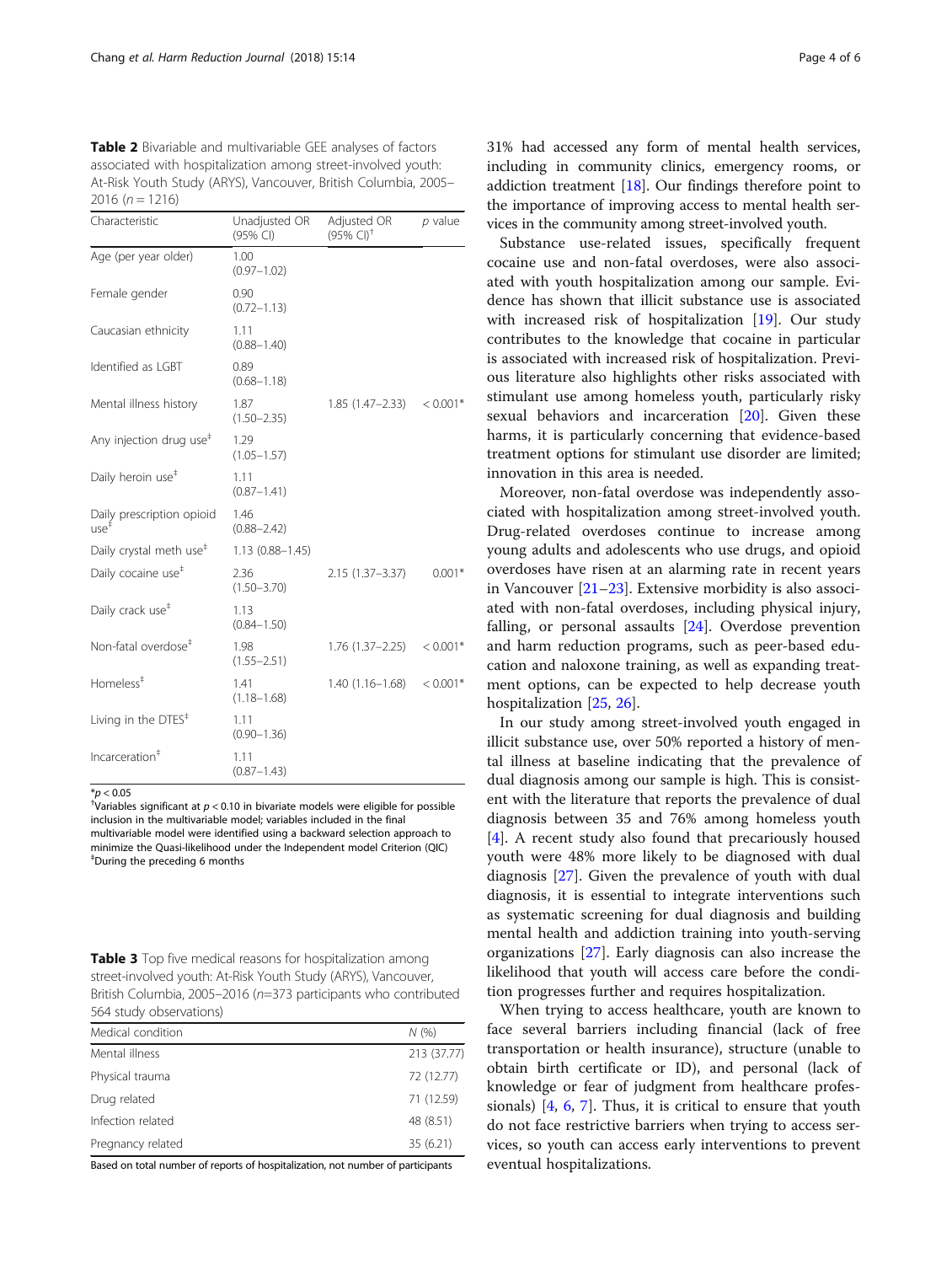<span id="page-4-0"></span>There are several limitations to this study. First, the ARYS cohort is not a random sample. Therefore, study findings may not generalize to other populations. Second, the results are based on self-reported data, which may be affected by recall bias and socially desirable responding. Also, they may not accurately reflect the medical reasons for hospitalization. Third, as with all observation studies, the independent associations that we found could have been influenced by other confounding variables.

## Conclusions

Our study suggests that mental illnesses were a key driver of hospitalization among street-involved youth. Frequent cocaine use, non-fatal drug overdose, and homelessness were also significantly associated with hospitalization. Based on these findings, promising opportunities to prevent hospitalization may include ensuring stable housing in line with the "housing first" approach, increasing access to youth-friendly mental health and addiction treatment services, providing overdose prevention education and harm reduction measures, and improving early identification of dual diagnosis and access to care.

#### Acknowledgements

The authors thank the study participants for their contribution to the research, as well as the current and past researchers and staff. We would specifically like to thank Evan Wood, Carly Hoy, Jennifer Matthews, Deborah Graham, Peter Vann, Steve Kain, Tricia Collingham, Marina Abramishvili, and Ana Prado for their research and administrative assistance. We would also like to acknowledge our funding agencies, including Canadian Institutes of Health Research, Michael Smith Foundation for Health Research, St. Paul's-Providence Health Care, and US National Institutes of Health.

#### Funding

The study was supported by the US National Institutes of Health (U01DA038886) and the Canadian Institutes of Health Research (MOP–102742). Dr. Chang is supported by the Canadian Addiction Medicine Research Fellowship funded by the US National Institutes of Health (R25DA037756). Dr. DeBeck is supported by a MSFHR/St. Paul's Hospital Foundation – Providence Health Care Career Scholar Award and a Canadian Institutes of Health Research New Investigator Award.

#### Availability of data and materials

The datasets used and/or analyzed during the current study are available from the corresponding author on a reasonable request.

#### Authors' contributions

DC, TK, and KD designed the study. DC conducted the literature review and wrote the first draft of the manuscript. DC and KD revised the subsequent drafts of the manuscript with consultations from LR and TK. EN and YL undertook the data management and statistical analyses. All authors read and approved the final manuscript.

#### Ethics approval and consent to participate

The University of British Columbia/Providence Health Care Research Ethics Board approved the study, and consent to participate was obtained from each participant.

### Consent for publication

Not applicable

# Competing interests

The authors declare that they have no competing interests.

## Publisher's Note

Springer Nature remains neutral with regard to jurisdictional claims in published maps and institutional affiliations.

#### Author details

1 British Columbia Centre on Substance Use, British Columbia Centre for Excellence in HIV/AIDS, St. Paul's Hospital, 608-1081 Burrard Street, Vancouver, BC V6Z 1Y6, Canada. <sup>2</sup> Department of Family Practice, St. Paul's Hospital, University of British Columbia, 608-1081 Burrard Street, Vancouver, BC V6Z 1Y6, Canada. <sup>3</sup>Department of Medicine, St. Paul's Hospital, University of British Columbia, 608-1081 Burrard Street, Vancouver, BC V6Z 1Y6, Canada. 4 School of Public Policy, SFU Harbour Centre, Simon Fraser University, 515 West Hastings Street, Suite 3271, Vancouver, BC V6B 5K3, Canada.

## Received: 19 January 2018 Accepted: 13 March 2018 Published online: 20 March 2018

#### References

- 1. Boivin JF, Roy E, Haley N, Galbaud du Fort G. The health of street youth: a Canadian perspective. Can J Public Health. 2005;96:432–7.
- 2. Small W, Fast D, Krusi A, Wood E, Kerr T. Social influences upon injection initiation among street-involved youth in Vancouver, Canada: a qualitative study. Subst Abuse Treat Prev Policy. 2009;4:8.
- 3. Marshall BD, Grafstein E, Buxton JA, Qi J, Wood E, Shoveller JA, Kerr T. Frequent methamphetamine injection predicts emergency department utilization among street-involved youth. Public Health. 2012;126:47–53.
- 4. Edidin JP, Ganim Z, Hunter SJ, Karnik NS. The mental and physical health of homeless youth: a literature review. Child Psychiatry Hum Dev. 2012;43:354–75.
- 5. Slesnick N, Prestopnik J. Dual and multiple diagnosis among substance using runaway youth. Am J Drug Alcohol Abuse. 2005;31:179–201.
- 6. Chelvakumar G, Ford N, Kapa HM, Lange HLH, McRee AL, Bonny AE. Healthcare barriers and utilization among adolescents and young adults accessing services for homeless and runaway youth. J Community Health. 2017;42:437–43.
- 7. Ensign J, Bell M. Illness experiences of homeless youth. Qual Health Res. 2004;14:1239–54.
- 8. Ensign J, Gittelsohn J. Health and access to care: perspectives of homeless youth in Baltimore City, U.S.A. Soc Sci Med. 1998;47:2087–99.
- 9. Salit SA, Kuhn EM, Hartz AJ, Vu JM, Mosso AL. Hospitalization costs associated with homelessness in New York City. N Engl J Med. 1998;338:1734–40.
- 10. Mackelprang JL, Qiu Q, Rivara FP. Predictors of emergency department visits and inpatient admissions among homeless and unstably housed adolescents and young adults. Med Care. 2015;53:1010–7.
- 11. Medlow S, Klineberg E, Steinbeck K. The health diagnoses of homeless adolescents: a systematic review of the literature. J Adolesc. 2014;37: 531–42.
- 12. Hwang SW, Tolomiczenko G, Kouyoumdjian FG, Garner RE. Interventions to improve the health of the homeless: a systematic review. Am J Prev Med. 2005;29:311–9.
- 13. Wood E, Stoltz JA, Montaner JS, Kerr T. Evaluating methamphetamine use and risks of injection initiation among street youth: the ARYS study. Harm Reduct J. 2006;3:18.
- 14. Palepu A, Strathdee SA, Hogg RS, Anis AH, Rae S, Cornelisse PG, Patrick DM, O'Shaughnessy MV, Schechter MT. The social determinants of emergency department and hospital use by injection drug users in Canada. J Urban Health. 1999;76:409–18.
- 15. Hodgson KJ, Shelton KH, van den Bree MB, Los FJ. Psychopathology in young people experiencing homelessness: a systematic review. Am J Public Health. 2013;103:e24–37.
- 16. Kozloff N, Adair CE, Lazgare LI, Poremski D, Cheung AH, Sandu R, Stergiopoulos V. "Housing first" for homeless youth with mental illness. Pediatrics. 2016;138(4):e20161514.
- 17. Cheung A, Somers JM, Moniruzzaman A, Patterson M, Frankish CJ, Krausz M, Palepu A. Emergency department use and hospitalizations among homeless adults with substance dependence and mental disorders. Addict Sci Clin Pract. 2015;10:17.
- 18. Hodgson KJ, Shelton KH, van den Bree MB. Mental health problems in young people with experiences of homelessness and the relationship with health service use: a follow-up study. Evid Based Ment Health. 2014;17:76–80.